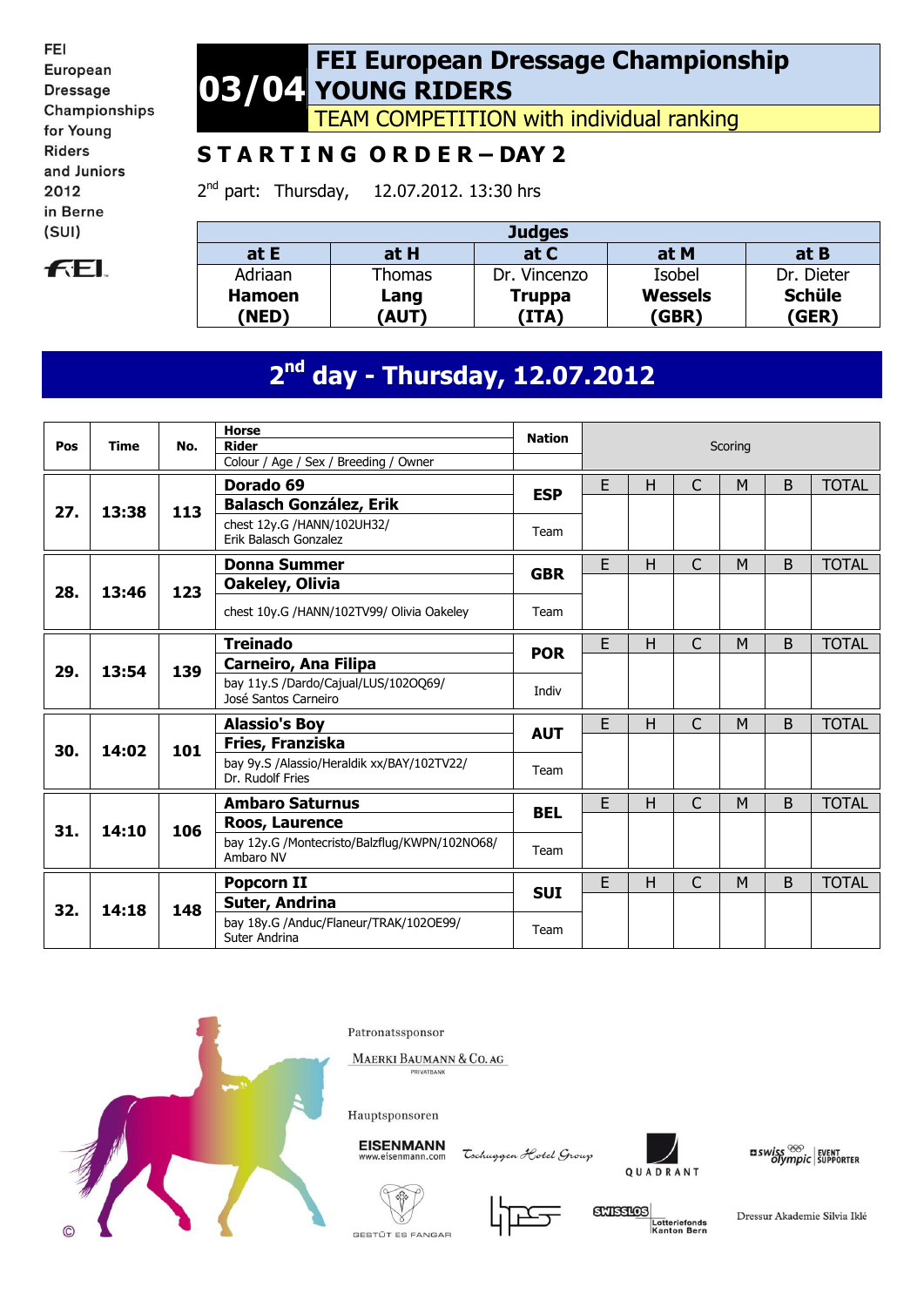#### **03/04 - FEI European Dressage Championship YOUNG RIDERS - TEAM COMPETITION**

| Pos | <b>Time</b> | No. | <b>Horse</b><br>Rider                                            | Nation     | Scoring |   |  |   |   |              |  |
|-----|-------------|-----|------------------------------------------------------------------|------------|---------|---|--|---|---|--------------|--|
|     |             |     | Colour / Age / Sex / Breeding / Owner                            |            |         |   |  |   |   |              |  |
|     | 14:26       | 117 | <b>Unique</b>                                                    |            |         | Н |  | M | B | <b>TOTAL</b> |  |
| 33. |             |     | Legallais, Hélène                                                | <b>FRA</b> |         |   |  |   |   |              |  |
|     |             |     | chest 10y.G /Olivi/Jetset D/KWPN/102WX57/<br>Legallais, Isabelle | Team       |         |   |  |   |   |              |  |
|     | 14:34       |     | <b>Svalegaardens Walk On Water</b>                               | <b>NOR</b> |         | н |  | M | B | <b>TOTAL</b> |  |
| 34. |             | 134 | <b>Finjarn, Charlotte</b>                                        |            |         |   |  |   |   |              |  |
|     |             |     | bay 8y.G /Walt Disney I/Akinos/DWB/103HF25/<br>Ugreninov Family  | Team       |         |   |  |   |   |              |  |

#### **Break / Maintenance 18 min**

#### **35. 15:00 112 Millibar DEN** <sup>E</sup> <sup>H</sup> <sup>C</sup> <sup>M</sup> <sup>B</sup> TOTAL **Merrald, Nanna Skodborg** dbay 10y.G /Milan/Liberty Dane/DWB/102QB20/ Team<br>Helle Merrald **36. 15:08 127 Burlington GER** <sup>E</sup> <sup>H</sup> <sup>C</sup> <sup>M</sup> <sup>B</sup> TOTAL **Schürmann, Charlott-Maria** dchst 8y.S /Breitling W/Rohdiamant/HANN/ dchst by Sylverding WyRondiamanty Harviv<br>102UG91/ Schürmann, Heinz-Werner Team **37. 15:16 151 Dawson 5 SWE** <sup>E</sup> <sup>H</sup> <sup>C</sup> <sup>M</sup> <sup>B</sup> TOTAL **Melin, Tove** dbay 11y.G /Dark Rubin/Akzent II/OLDBG/ GER44458/ Kemper, Ernst u. Schultmann, Hild. Team **38. 15:24 131 Winston NED** <sup>E</sup> <sup>H</sup> <sup>C</sup> <sup>M</sup> <sup>B</sup> TOTAL **Kooijman, Stephanie** dbay 8y.G /Oo Seven/KWPN/102XY77/ Bruin,G. de | Team **39. 15:32 115 Sunday Boy E** H C M B TOTAL **Giros Mon, Cristina** black 11y.G /Sandro Hit/HANN/102MS17/ Cristina Giros Team **40. 15:40 122 Active Walero GBR** <sup>E</sup> <sup>H</sup> <sup>C</sup> <sup>M</sup> <sup>B</sup> TOTAL **Hayler, Roberta** bay 20y.G /Wanderer/Matcho/HANN/GER16338/ Day 209.G / Wanderer/Matcho/HANN/GER16338/ Team **41. 15:48 141 Kleppenhus Seabiscuit RUS** <sup>E</sup> <sup>H</sup> <sup>C</sup> <sup>M</sup> <sup>B</sup> TOTAL **Afanasieva, Polina** dbay 7y.G /Sandro Hit/Davignon/DWB/103MI73/ abay 7y.G /Sandro Hit/Davighon/Dwb/103PI1/3/ Team **42. 15:56 102 Gino 333 AUT** <sup>E</sup> <sup>H</sup> <sup>C</sup> <sup>M</sup> <sup>B</sup> TOTAL **Pointinger, Lea-Elisabeth** chest 14y.G /Gardez/Adlerfarn II/102QU24/ Lea-Criest 14y.G /Gardez/Adieriani 11/102Q024/ Lea-<br>Elisabeth Pointinger **43. 16:04 108 Sandiegobese BEL** <sup>E</sup> <sup>H</sup> <sup>C</sup> <sup>M</sup> <sup>B</sup> TOTAL **Waelkens, Tahnee** bay 12y.G /Feliciano/Highline/KWPN/BEL43121/ Day 12y.G / Feliciano/ Filghill le/ NWPN/ BEL43121/ Team

#### **Break / Maintenance 18 min**

| 44. | 16:30 | 147 | <b>Laser III</b>                                                       | <b>SUI</b> | - | н | -<br>$\overline{\phantom{0}}$ | Μ | D |  |
|-----|-------|-----|------------------------------------------------------------------------|------------|---|---|-------------------------------|---|---|--|
|     |       |     | Müller, Sophie Aiko                                                    |            |   |   |                               |   |   |  |
|     |       |     | bay 16y G /Lario/Santos/SACHS/SUI09396/ Müller-<br>Schiess René-Pierre | Team       |   |   |                               |   |   |  |